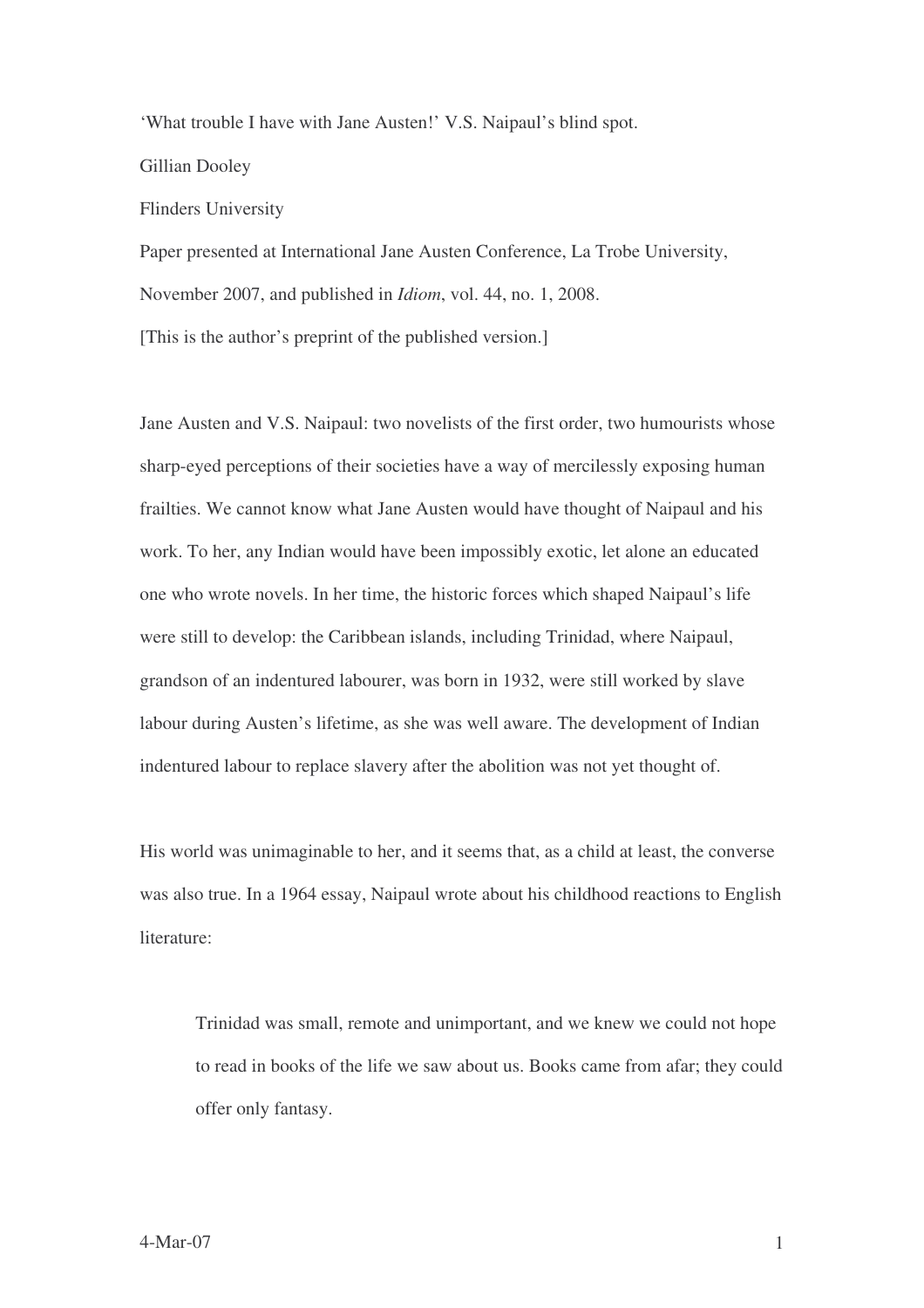To open a book was to make an instant adjustment. … The process of adaptation was automatic and continuous. Dickens's rain and drizzle I turned into tropical downpours; the snow and fog I accepted as conventions of books. … I never read to find out about foreign countries. Everything in books was foreign; everything had to be subjected to adaptation; and everything in, say, an English novel which worked and was of value to me at once ceased to be specifically English. Mr Murdstone worked; Mr Pickwick and his club didn't. *Jane Eyre* and *Wuthering Heights* worked; *Pride and Prejudice* didn't. 1

This was not, he makes clear, a political view, the standard post-colonial rejection of Wordsworth's daffodils and other such things: 'The superficial prompting of this argument, which would have confined all literatures to the countries of their origin, was political; but it was really an expression of dissatisfaction at the emptiness of our own formless, unmade society.<sup>2</sup> It is a child's reaction he is describing, not an intellectual position.

However, the inability to connect with Jane Austen seems to have stayed with him, as an interview published in the *Literary Review* in 2006 reveals:

English writing is very much of England, for the people of England, and is not meant to travel too far. … What trouble I have with Jane Austen! Jane Austen

<sup>1</sup> V.S. Naipaul, Jasmine, *Literary Occasions: Essays*, introduced and edited by Pankaj Mishra (New York: Knopf, 2003): 46-7.

<sup>2</sup> Naipaul, Jasmine 45.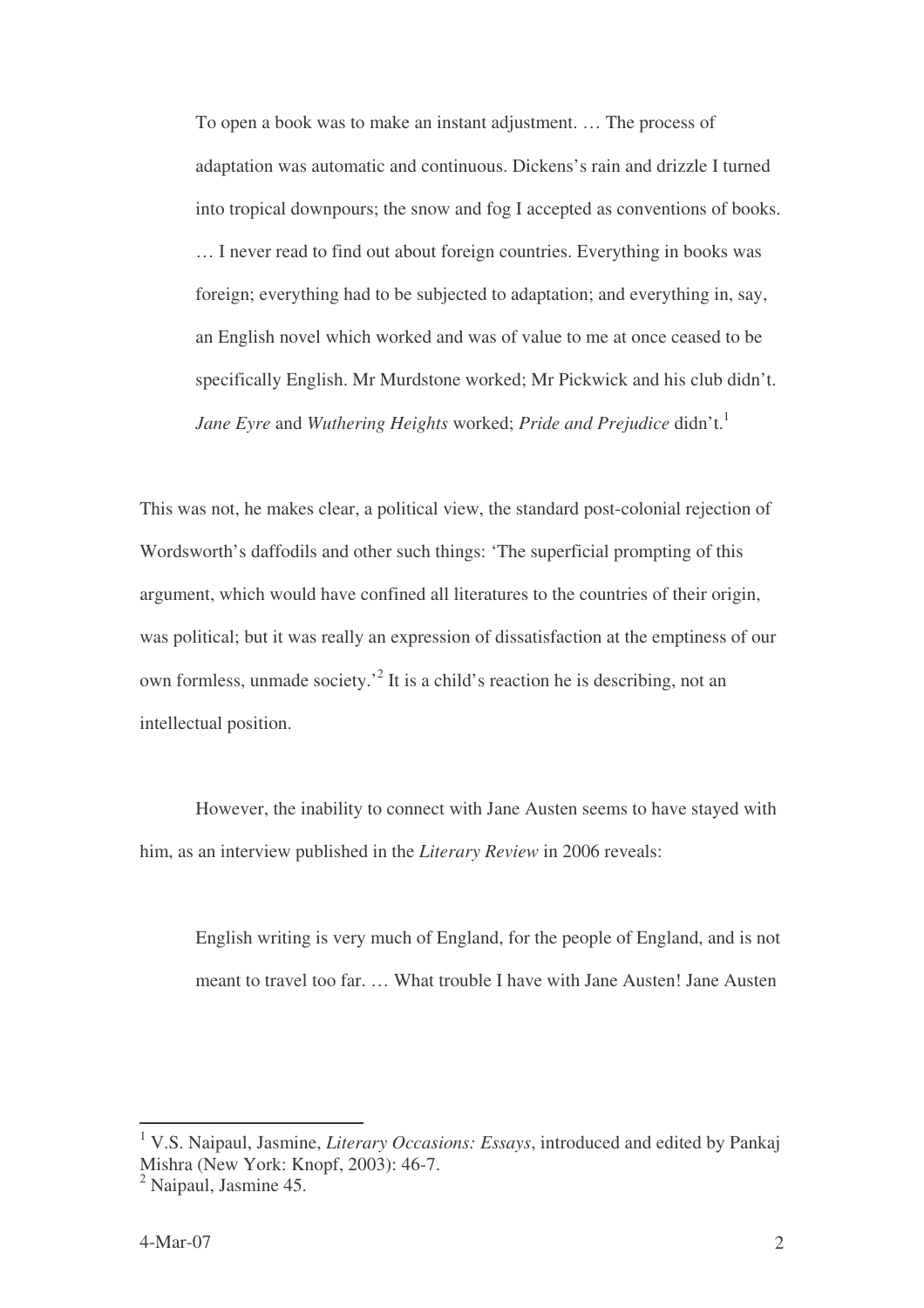is for those people who wish to be educated in English manners. If that isn't part of your mission, you don't know what to do with this material.<sup>3</sup>

It cannot be denied that Jane Austen wrote principally, even exclusively perhaps, for the people of England; after all, what other audience could she envisage? However, her enduring world-wide success surely attests to the fact that an education in English manners is only a small part of what she has to offer, and that her success is based on more than the success of England on the world stage during the nineteenth century, as Naipaul claims: 'If the country had failed in the nineteenth century, no one would have been reading Jane Austen. The books would have been about failure. They would have demonstrated the reasons for failure.<sup>4</sup> Perhaps this is partly true: without England's power, the culture of which she was part would have gained less influence. However, that doesn't explain why Austen, in particular, is read and loved while other equally English authors of the time, Fanny Burney and Maria Edgeworth for example, are largely forgotten.

Naipaul is very careful to distinguish his criticism of Austen from postcolonial academic attacks on her by those he bitingly terms the 'Wise Ones':

I don't want to be confused, in what I am saying about Jane Austen, with people from the Wise places [that is, universities], the Very Wise People who say that she represents a great hypocrisy, writing in this way about affairs of the heart and young people while there are slaves toiling in the plantations of the Caribbean.

<sup>3</sup> Farrukh Dhondy, Farrukh Dhondy talks to V.S. Naipaul, *Literary Review* April 2006, 21.

 $4$  Dhondy 22.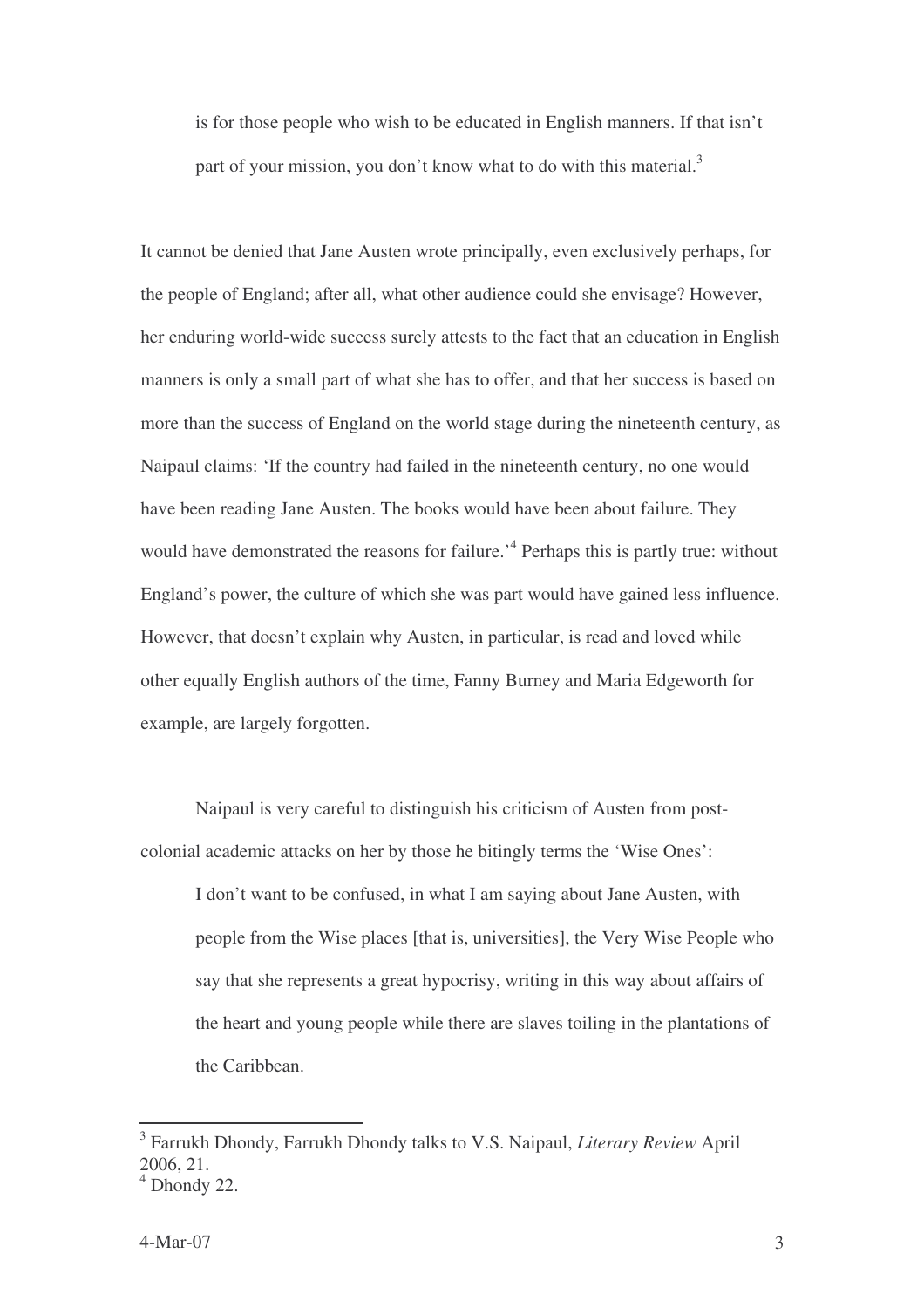… It's very foolish, because if they knew a bit more, beyond their little disciplines, they would know that the slave trade, the British slave trade, was abolished in 1807 and this wish to talk about sensibility, etc., was part of the climate that made this abolition of the trade possible and later, very quickly, in 1834, made the abolition of slavery itself possible. … England was the first country to abolish slavery. We must bear that in mind. We don't have to read Jane Austen's novels, but we must recognise that those manners and that sensibility which she writes about were part of the enlightenment that brought about the end of slavery. 5

So he excludes her from blame, but still he cannot appreciate her novels. He says he tried *Pride and Prejudice* as a child and it 'didn't work', and he read *Emma* at the age of 17 and found it boring.<sup>6</sup> Naipaul is quite capable of making judgements based on fairly limited experience, and the only other book of hers he has, to my knowledge, ever mentioned specifically is *Northanger Abbey*, which he found himself reading recently. His reaction is astounding:

I thought halfway through the book, Here am I, a grown man reading about this terrible vapid woman and her so-called love life – she calls it 'love', having seen this fellow once. I said to myself, What am I doing with this material? This is for somebody else, really.<sup>7</sup>

 $<sup>5</sup>$  Dhondy 22.</sup>

<sup>6</sup> V.S. Naipaul, To Kamla Naipaul, 21 September 1949, *Letters Between a Father and Son* with introduction and notes by Gillon Aitken, (London: Little, Brown, 1999), 4. <sup>7</sup> Farrukh Dhondy 21.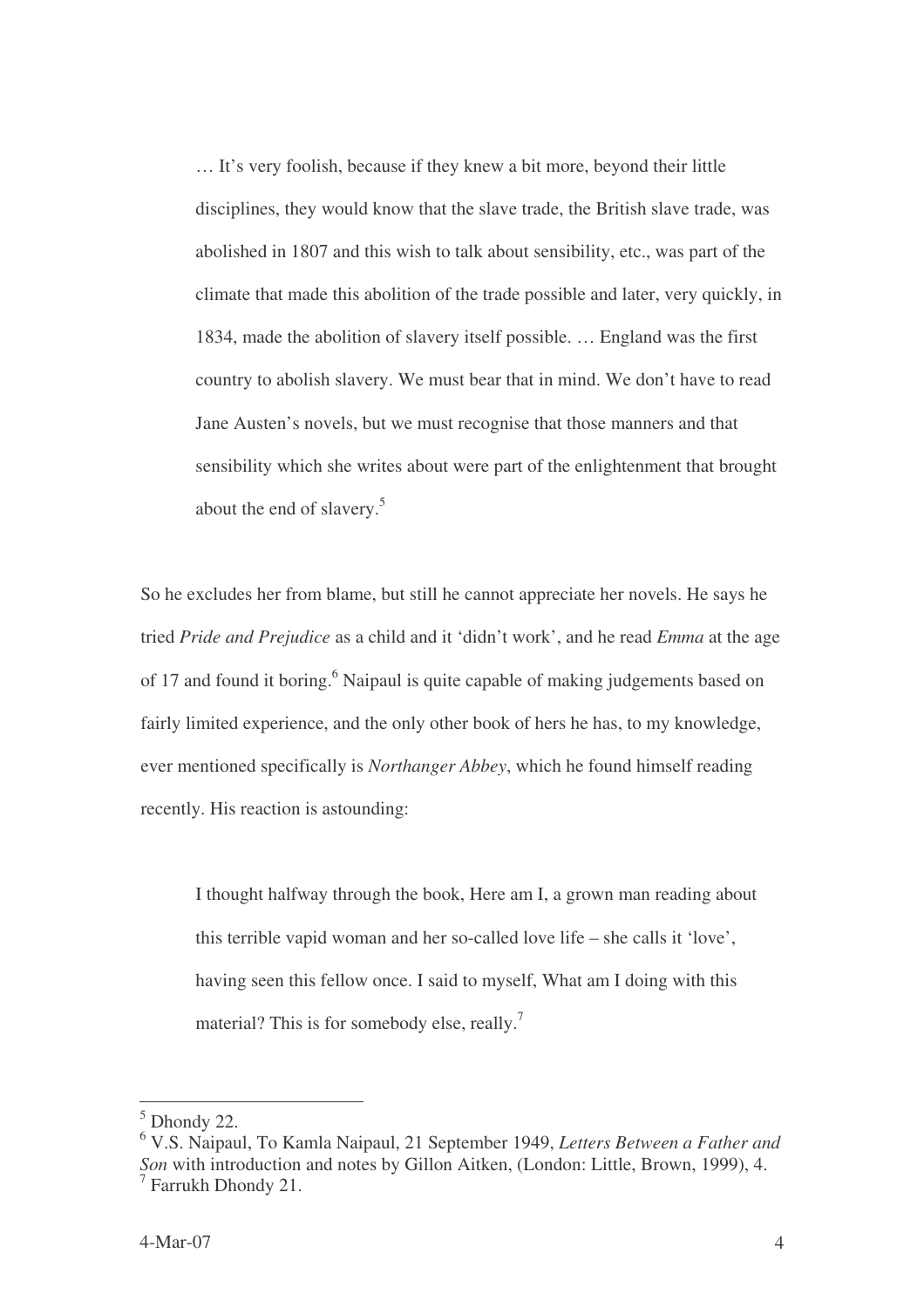The most extraordinary thing about this is that he seems to have entirely missed Austen's satire. It is as if one were to reject Naipaul's *The Mystic Masseur* by saying that Ganesh was ignorant and not an intellectual or a writer at all. It is simply beside the point.

Then there is the fact that Catherine, an innocent seventeen-year-old, is described as a 'terrible vapid woman.' Catherine is inexperienced and ignorant, but it seems rather harsh to call someone so young 'vapid.' Mrs Allen is vapid, and Isabella, at twentyone, could be tarred with a similar brush. Catherine, on the other hand, is learning, haltingly, not to be vapid, and to make her own judgements of right and wrong, based on what Fay Weldon calls 'the *real* not the religious morality, of the way people talk to each other, behave to each other, love or don't love each other, and so on,' which, as Weldon points out, Austen had formulated herself, 'out of no authority other than that invested in her by the worldly judgments of the Austen family, and the power of her own thought, her own moral courage and, simply, her opinion.<sup>8</sup> This goes far beyond English manners. What is wrong with the way Catherine is treated by the Thorpes, and by General Tilney, has nothing to do with etiquette and everything to do with carelessness, selfishness and unkindness.

And love: 'she calls it "love", having seen this fellow once,' Naipaul says. Actually, she doesn't. Catherine is better brought up than that, and wiser. She herself says to Isabella, 'But you should not persuade me that I think so very much about Mr

<sup>8</sup> Fay Weldon, *Letters to Alice on First Reading Jane Austen* (London: Michael Joseph, 1984): 36-7.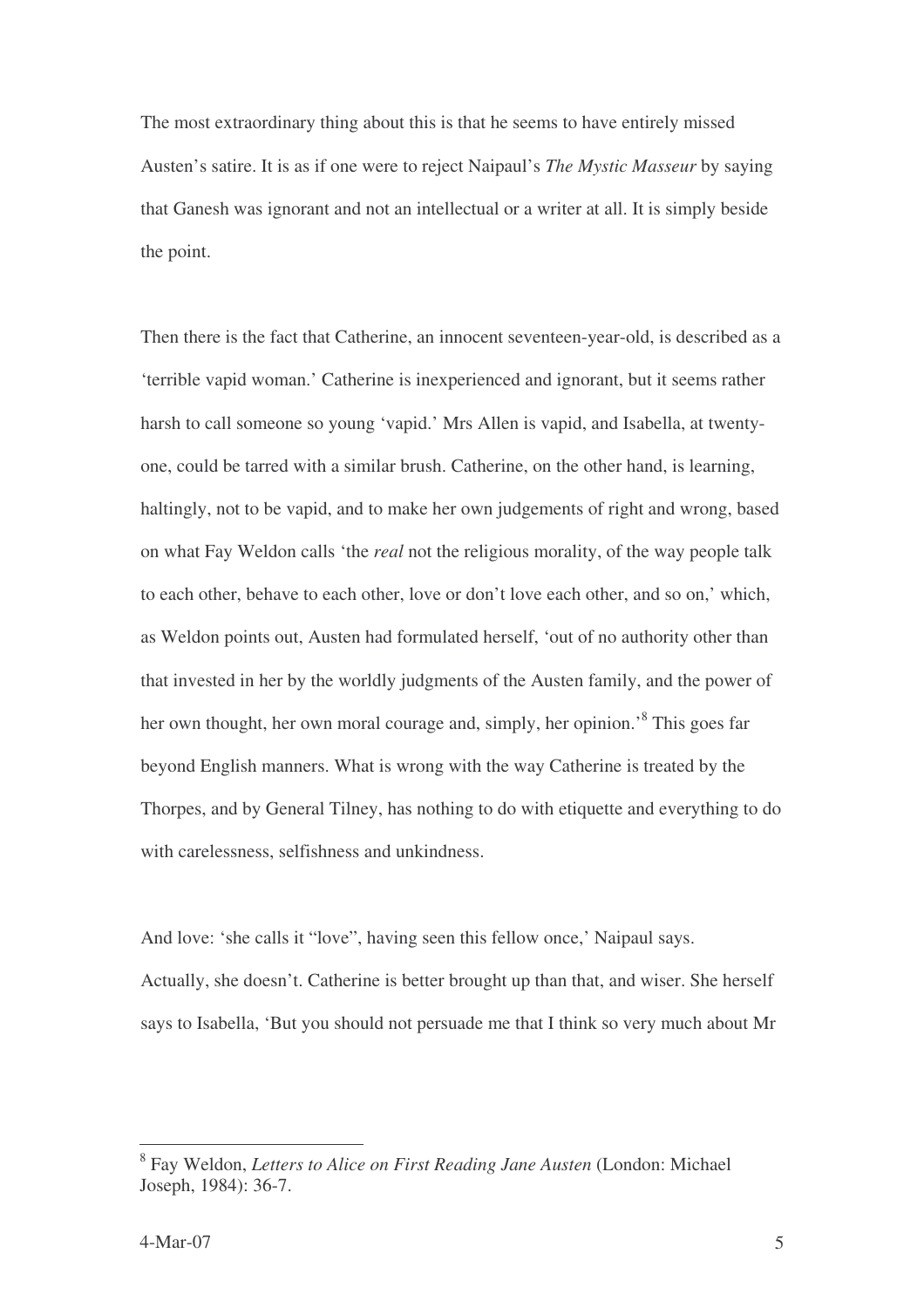Tilney, for perhaps I may never see him again.<sup>9</sup> Love is first mentioned by the narrator, and highly ironised, on page 30, with a reference to Samuel Richardson's claim that 'no young lady can be justified in falling in love before the gentleman's love is declared.<sup>'10</sup> The arch voice of the narrator again talks of 'the pangs of disappointed love<sup>, 11</sup> a few pages later, and the ultra-unreliable Isabella exclaims that 'I have no notion of loving people by halves, it is not my nature.' <sup>12</sup> Catherine, despite the undeniable fact that she has indeed fallen in love with Henry Tilney, uses the word only of her feelings for her female friends, Isabella Thorpe and Eleanor Tilney, and her brother James. In her world, it would not only be a breach of etiquette to admit to such a love, it would be more unwise than even Catherine is in her weakest moments.

*Northanger Abbey* was presented to Naipaul at a conference in Bath. One wonders how different his reaction would have been if the organisers had happened to choose *Persuasion* instead. Would he have found Anne Elliot's more mature point of view congenial, or would he have found her romantic attachment to Frederick Wentworth as ridiculous as Catherine's to Henry Tilney? Perhaps he would: to Naipaul, from the evidence of his fiction, romantic love hardly exists. Robert Hemenway writes that 'there are no successful love affairs, no successful marriages, in all his work.<sup>13</sup> There are a few successful marriages, but he is right about the love affairs. In *Miguel Street*, the narrator's mother gives a love-struck neighbour some advice: 'I really wish you

<sup>9</sup> Jane Austen, *Northanger Abbey* (The Novels of Jane Austen, ed. R.W. Chapman, Vol. 5, 3<sup>rd</sup> edn.)(Oxford: Oxford University Press, 1933): 41.

<sup>10</sup> Austen, *Northanger Abbey* 29-30.

<sup>11</sup> Austen, *Northanger Abbey* 33.

<sup>12</sup> Austen, *Northanger Abbey* 40.

<sup>13</sup> Robert Hemenway, Sex and Politics in V. S. Naipaul, *Studies in the Novel* 14.2 (1982): 193.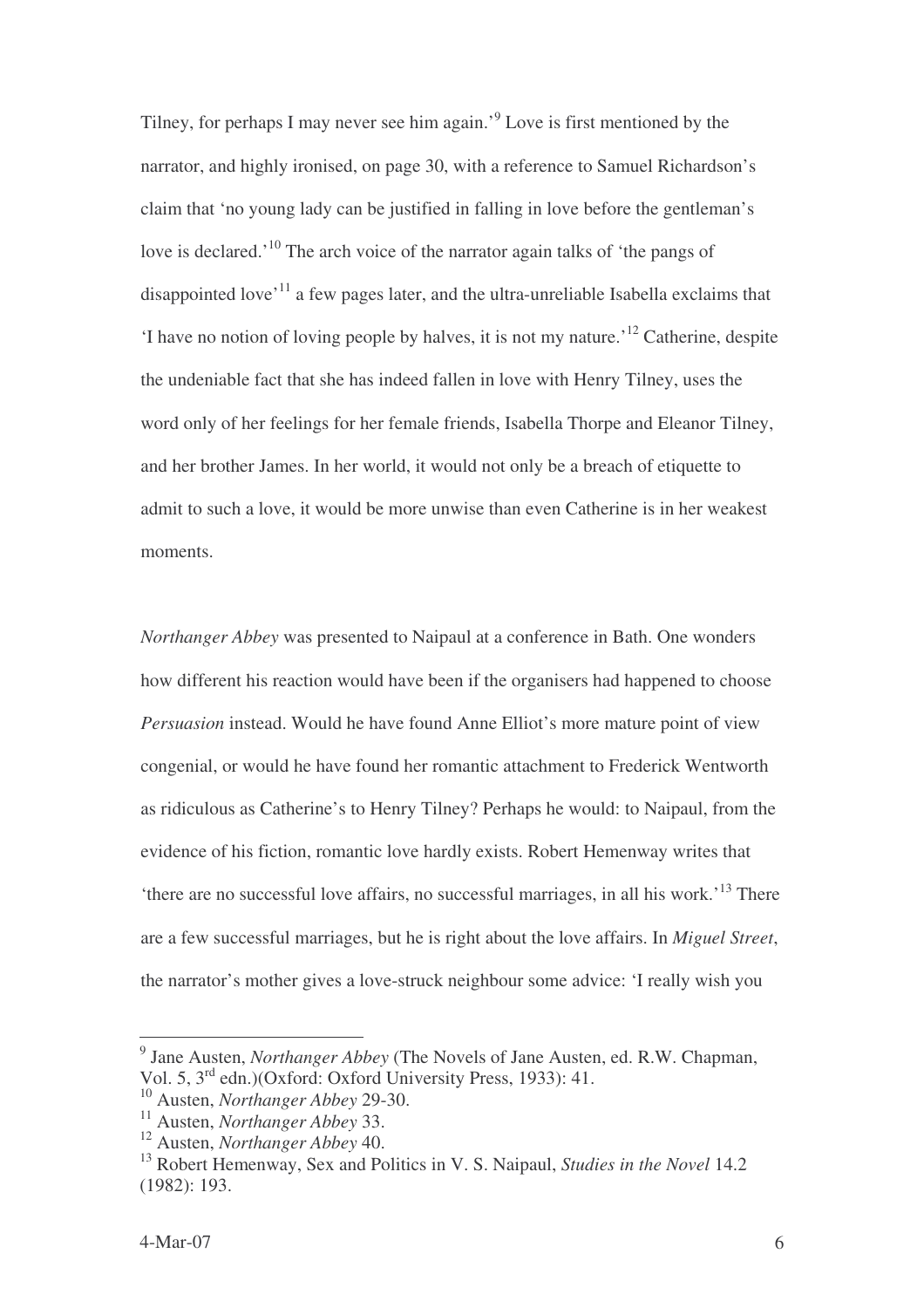was like me. If somebody did marry you off when you was fifteen, we wouldnta been hearing all this nonsense, you hear. Making all this damn fuss about your heart and love and all that rubbish.<sup>'14</sup> Falling in love in a Naipaul novel is usually a dead end. In *Miguel Street*, several men are brought down by an infatuation with a faithless woman. There are several examples in the novels of affairs with married women which begin passionately but eventually sour, like the relationship between Salim and Yvette in *A Bend in the River*, or Willie and Graça in *Half a Life.* Other affairs begin almost with indifference, mainly to fulfil sexual urges, without any thoughts of emotional fulfilment or long-term companionship, like the liaison between Roger and the woman from the council estate in *Magic Seeds*, or Roche and Jane in *Guerrillas*, with predictably bad results. Even Willie Chandran, who innocently fancies himself 'in love' with his friend's girlfriend Perdita in *Half a Life*, years later in *Magic Seeds* conducts an adulterous affair with her which is characterised by coldness and disgust on his part, and passivity on hers. 15

In Naipaul's novels, men and women marry for reasons of convenience or family pressure, or to escape a dead-end life. They are sometimes able to come to a respectful if unsentimental accommodation with each other, like Mr Biswas and his wife Shama in *A House for Mr Biswas* and Mr Stone and Margaret in *Mr Stone and the Knights Companion*. More often, the marriages finally fail, as in *The Mimic Men* and *Half a Life.*

<sup>14</sup> V. S. Naipaul, *Miguel Street* (London: Penguin, 1971), 111.

<sup>&</sup>lt;sup>15</sup> For a detailed discussion of Naipaul's attitude to women and sex, see the author's Naipaul's Women, *South Asian Review* 26.1 (November 2005) 88-103.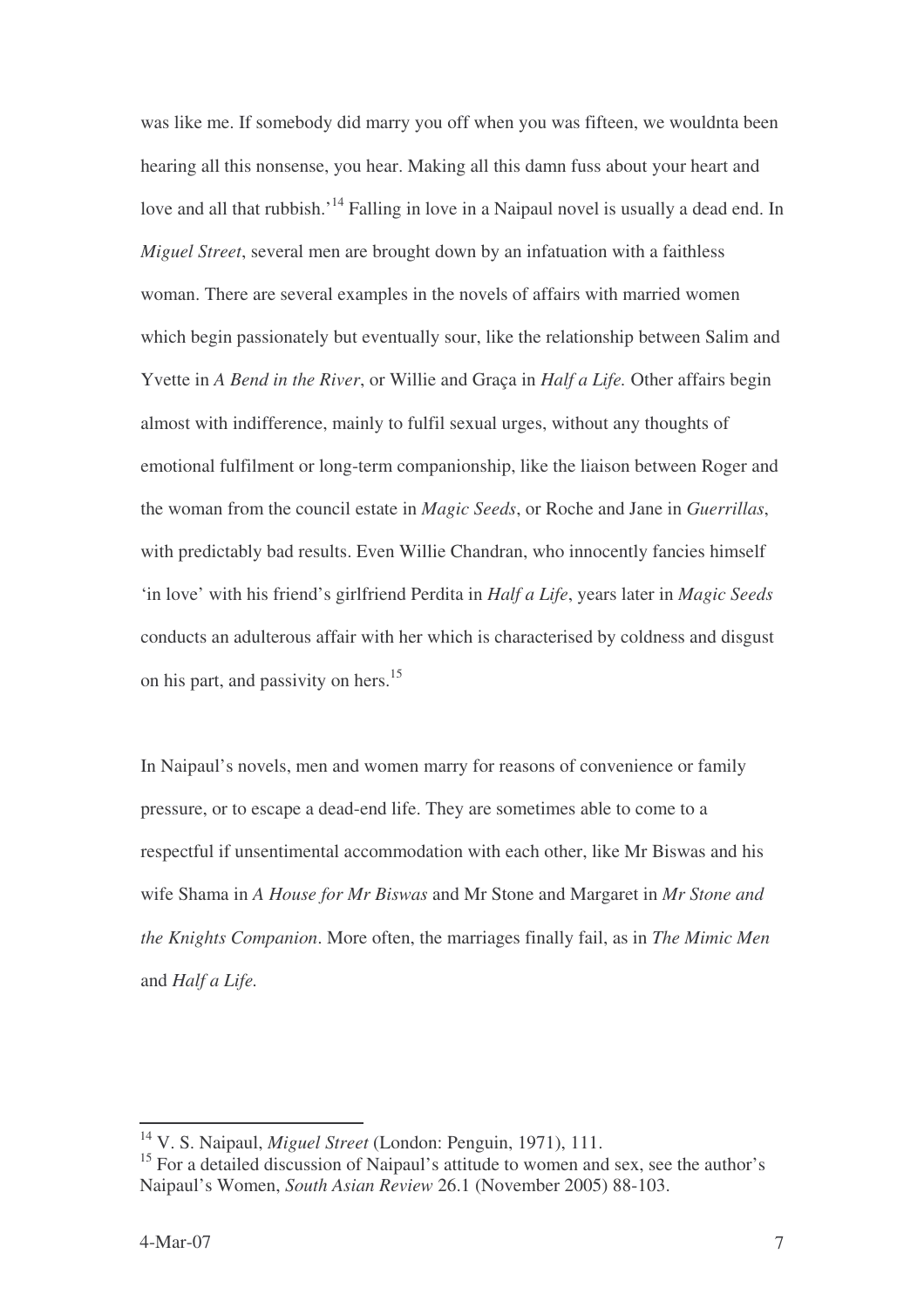Examples of relationships like these, of course, also occur in Austen's novels. Charlotte Lucas's choice of Mr Collins as a husband is based solely on her wish to escape her spinster existence and have a household of her own. Maria Bertram marries a man she despises purely for money and social status, and then ruins herself with an impulsive but loveless affair with Henry Crawford. Lydia Bennett's 'love' for Wickham is based more on vanity and lust than true affection, and her parents hardly present an example of marriage at its best. And, of course Marianne's passion for Willoughby misleads her terribly and nearly ruins her life. But to balance these failures, there are many happy marriages in the novels, and not only at the end, between the hero and heroine. Aunt and Uncle Gardiner in *Pride and Prejudice*, the Westons in *Emma*, and the Crofts in *Persuasion*, all have happy, apparently uncomplicated, companionate marriages.

So perhaps it might be said that Naipaul has a blind spot where harmonious, loving relationships between the sexes is concerned, while Austen, although hardly uncritical of the institution of marriage and many of its examples in her novels, was prepared to allow that happy marriages between people in love were possible. The connections one might draw between their respective experiences of matrimony, the one unmarried all her life, the other married for more than forty years to his first wife, with a second marriage contracted within months of her death, I prefer to leave unexplored.

Part of Naipaul's reluctance to admit the possibility of a love affair with a happy outcome may spring from his view of the world in which he is writing. In 1973, he said,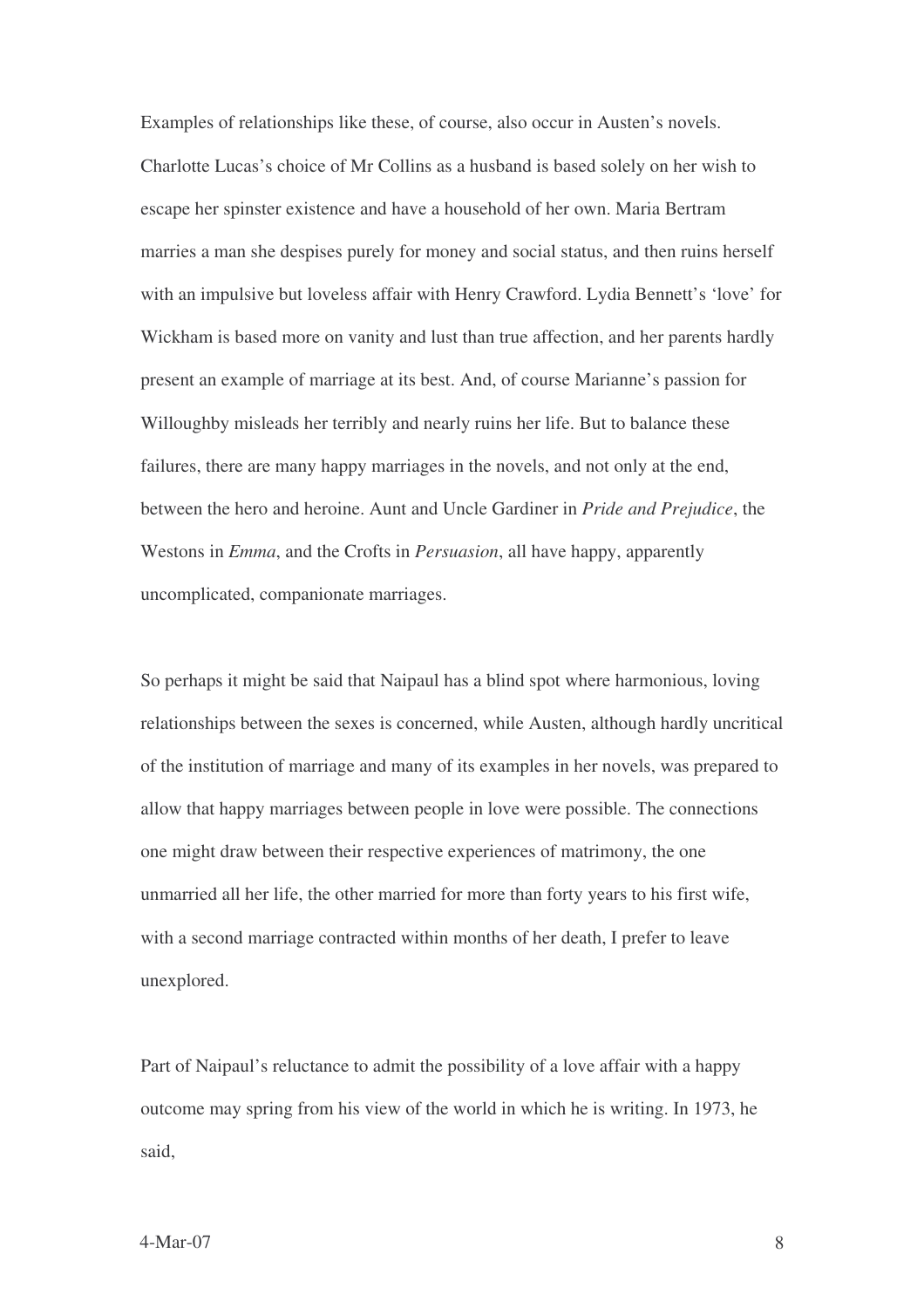I don't think it is possible any longer for people to write those novels where you could say, 'they lived happily ever afterwards,' because we no longer have this assurance of the world going on. Societies everywhere have been fractured by all kinds of change: technological, social, political. We can no longer regard the action of a novel as covering a little crisis, a little curve on the graph which will then revert to the nice, flat, straight, ordered life: and I think this is one reason why … the traditional novel is just no longer possible. 16

I believe it would be quite possible to argue that Jane Austen's world was in many ways as insecure and marginalised as Naipaul's has been. She never enjoyed the financial security Naipaul has been able to establish from his earnings as a writer: although in his early days in England as a student and then a struggling novelist he was very poor, he has now for a long time been comparatively wealthy, able to travel and buy property in a way Jane Austen could never have dreamed possible. Austen, of course, as an unmarried woman with little money of her own, was totally dependent on her family. As she knew herself from personal experience, and as she often showed in her novels, such a dependence was precarious and lives could be shattered by the unexpected death or marriage of a relative. The £700 she earned from her writing during her whole life was a great deal less than the £3000 which was Catherine Morland's modest portion on her marriage to Henry Tilney, and pales into insignificance compared with Naipaul's 2001 Nobel prize award of 10,000,000 Swedish kroner, equivalent to about US\$1,000,000.

<sup>&</sup>lt;sup>16</sup> Ronald Bryden, The Novelist V.S. Naipaul Talks about His Work to Ronald Bryden, *Listener* 89 (22 March 1973) 368.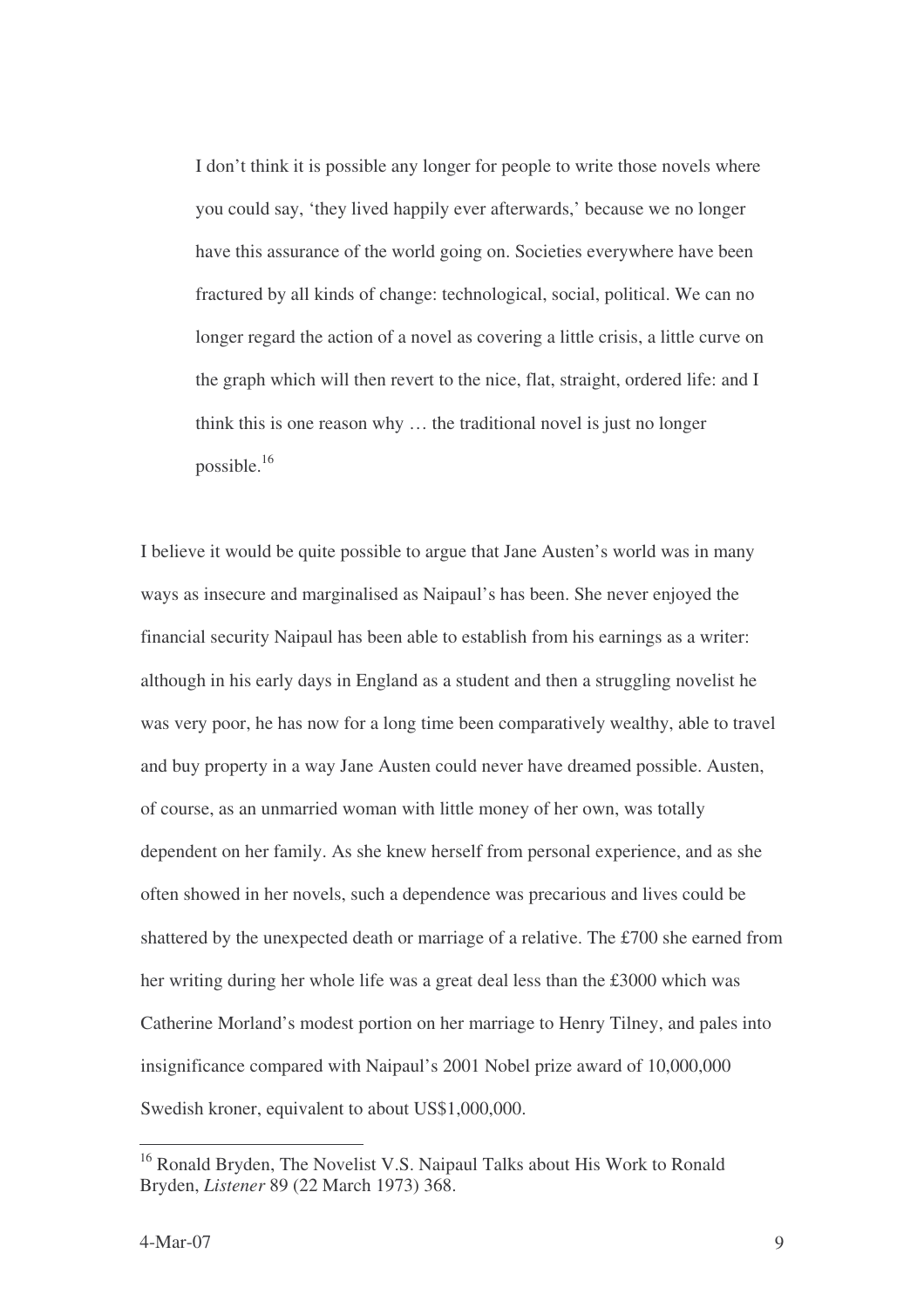It is true, however, that despite a continual subtext of insecurity, poverty and dependence in Austen's novels, they all end on a decidedly 'happy-ever-after' note. This optimism, I would argue, has as much to do with form as with the nature of the world during Austen's lifetime. Her genre was comedy, and even in a work as comparatively sombre as *Mansfield Park* she had no time for the tragic side of art: 'Let other pens dwell on guilt and misery. I quit such odious subjects as soon as I can, impatient to restore everybody, not greatly in fault themselves, to tolerable comfort, and to have done with all the rest.<sup>17</sup> Let poetic justice be done: Maria assigned to the penitential purgatory of existence under Aunt Norris' wing, Mary Crawford to life without the man she loves, and Fanny eventually rewarded for her steadfast love with a chastened and perhaps less than passionate Edmund. But with what irony:

I purposely abstain from dates on this occasion, that every one may be at liberty to fix their own, aware that the cure of unconquerable passions, and the transfer of unchanging attachments, must vary much as to time in different people. – I only intreat every body to believe that exactly at the time when it was quite natural that it should be so, and not a week earlier, Edmund did cease to care about Miss Crawford, and became as anxious to marry Fanny, as Fanny herself could desire.<sup>18</sup>

Jane Austen knew perfectly well that life was not so neat, and that it was only in her fictional world that she could assign the worthy 'to tolerable comfort, and to have

<sup>&</sup>lt;sup>17</sup> Jane Austen, *Mansfield Park*, The Novels of Jane Austen, ed. R.W. Chapman, Vol.

<sup>3,</sup> 3 rd edn. (Oxford: Oxford University Press, 1934), 461.

<sup>18</sup> Austen, *Mansfield Park* 470.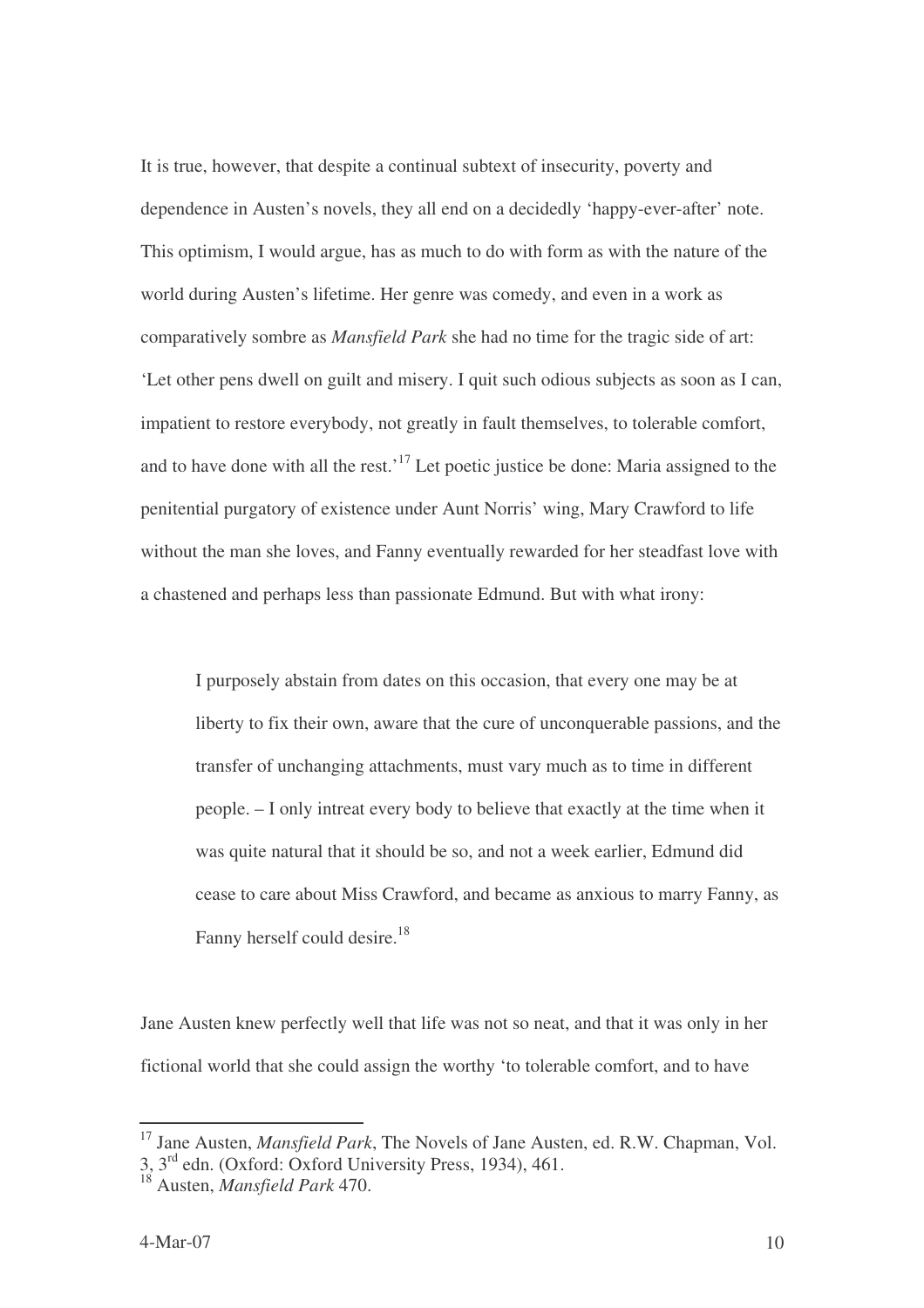done with all the rest'. We know little about her philosophy of fiction, but comparing her own life with the plots of her novels is instructive enough. Novels were entertainment, 'afford[ing] more extensive and unaffected pleasure than those of any other literary corporation in the world,<sup>19</sup> with an admixture of easily-digested instruction. Although they might convey 'the most thorough knowledge of human nature, the happiest delineation of its varieties, [and] the liveliest effusions of wit and humour,<sup>20</sup> they are not intended as a mirror of life. Realism is there in the settings, in the loveless marriages of the Middletons in *Sense and Sensibility* and the Bennett parents in *Pride and Prejudice*, the single women in reduced circumstances, like the Dashwood sisters in *Sense and Sensibility* and the Bates in *Emma*, and the constant threat of 'the governess trade', life in a cramped cottage with uncongenial relations, or the entail depriving families of their homes and incomes. But a comedy has to end in a happy marriage, even though marriage was a fairy tale Austen had abandoned for herself before any of her novels were published.

Austen's world was bound by the home counties of England. She never aspired to leave them. When Tom Lefroy left for Ireland 1796 it was as if he was going halfway across the world. She had no thought of being able to visit him and their mutual interest, as she says, was left to 'decline away in a very reasonable manner.<sup>21</sup> Her heroines are similarly circumscribed: Emma has never even seen the sea. There was, of course, plenty of travelling going on in those days. It was a great era of worldwide exploration, and the Napoleonic wars were fought all over the world, but most of the

<sup>19</sup> Austen, *Northanger Abbey* 37.

<sup>20</sup> Austen, *Northanger Abbey* 38.

<sup>21</sup> Jane Austen, To Cassandra Austen, Saturday 17-Sunday 18 November 1798, *Jane* Austen's Letters collected and edited by Deirdre Le Faye, 3<sup>rd</sup> edn. (Oxford: Oxford University Press, 1997), 19.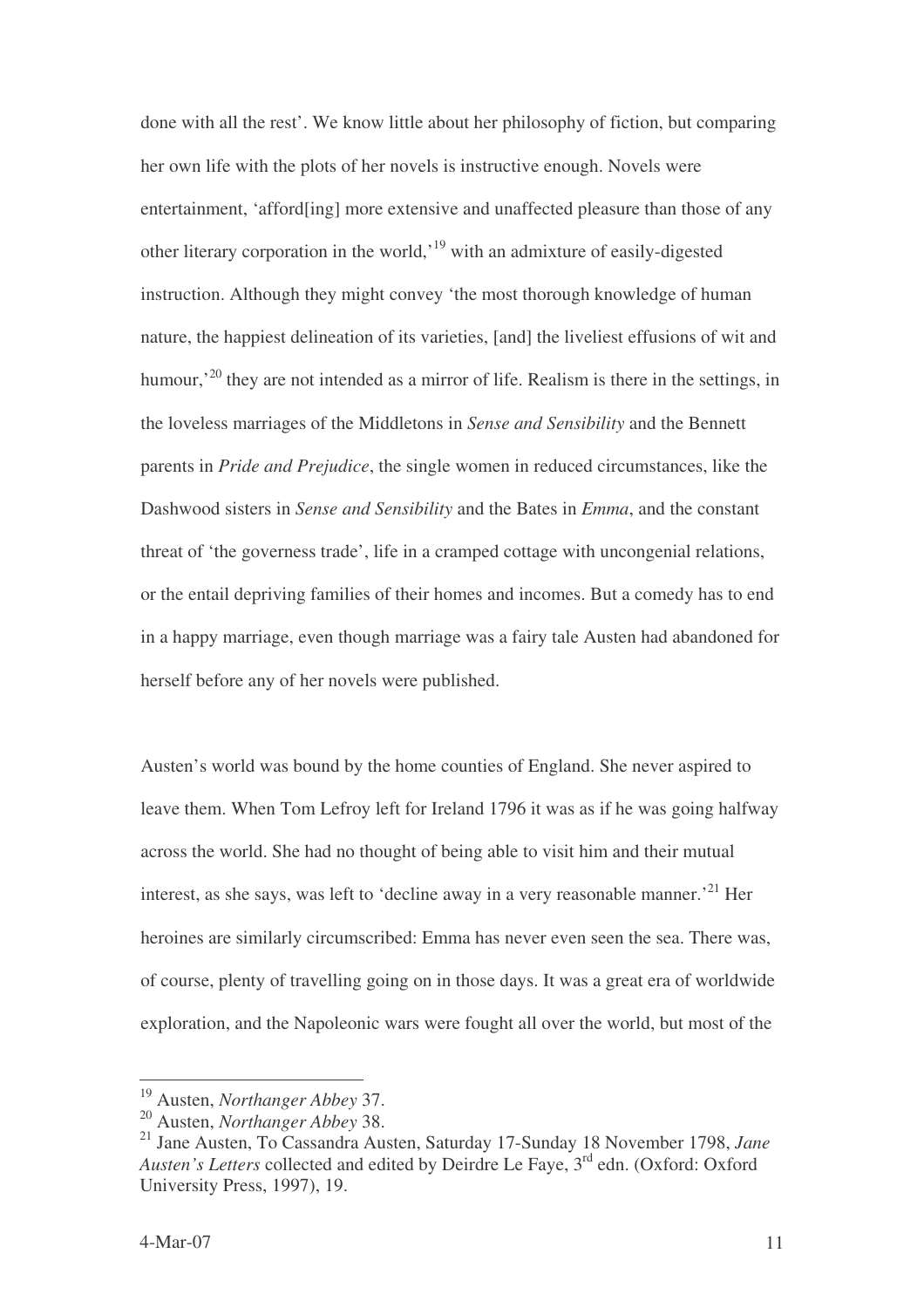travelers were men, and in Austen's novels we naturally see the female point of view. Mrs Croft was able to sail with her husband sometimes, although it was against Navy regulations, but she is an exception, in real life as well as in the novels. Usually, even a short journey for a single woman was a complicated matter of being escorted by a respectable relative or chaperone: witness the difficulty Marianne and Elinor Dashwood had in getting home from London. By contrast, the world in which Naipaul lives is a global one. He can travel anywhere he chooses. His world – our world – as he says, is unpredictable and in a state of flux, though accompanying the loss of stability are opportunities for a great many more people, including women and non-Europeans. He has had the opportunity to see immeasurably more of the world than Austen could have. Even so, he often chooses as his characters people whose lives are more limited than his own, and he often writes about small, insular societies, probably because he knows, as Austen knew, that there is much comedy inherent in such societies. They also both use the impact of major events on a small society in their novels, often very different from the major outlines of history. In *Pride and Prejudice* the quartering of the Regiment in Meryton causes chaos in the Bennett family, a sign of wars going on in the background, seemingly invisible to the women of the family; while the American base on Trinidad brings great social change to the island in many of Naipaul's novels and stories.

Naipaul started his career in the 1950s with four comic novels set in Trinidad. Naipaul's comedy, like Austen's, is based on dialogue and characters rather than incident. Their humour is dry and understated, consisting not of jokes so much as the gradual building of a picture of a situation or a character. His early novel *The Mystic Masseur* (1957) has, on close examination, some elements in common with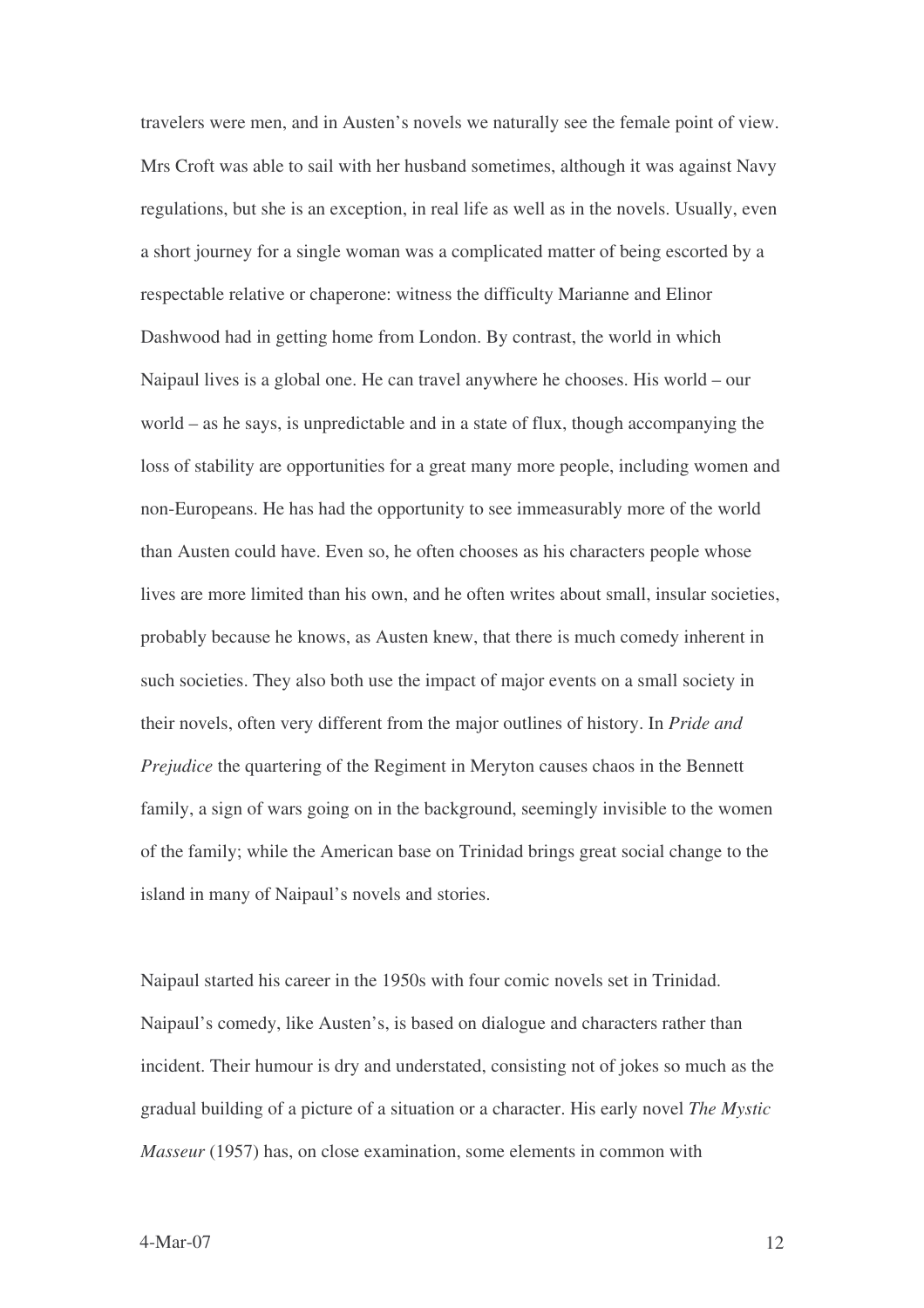*Northanger Abbey.* The main character, Ganesh, is, like Catherine, introduced to the reader in a mock-heroic vein:

Later he was to be famous and honoured throughout the South Caribbean; he was to be a hero of the people and, after that, a British representative at Lake Success. But when I first met him he was still a struggling masseur, at a time when masseurs were ten a penny in Trinidad.<sup>22</sup>

It seems strange that the man who could write these words could fail to see the humour in the opening sentences of *Northanger Abbey*:

No one who had ever seen Catherine Morland in her infancy, would have supposed her born to be an heroine. Her situation in life, the character of her father and mother, her own person and disposition, were all equally against her. Her father was a clergyman, without being neglected, or poor, and a very respectable man, though his name was Richard – and he had never been handsome.<sup>23</sup>

It is not exactly the same joke, but both authors are playing ironically with the notion of heroism. Further, Ganesh is bewitched by literature, though in his case it is not 'horrid' novels but anything in print. His future father-in-law lends him a series of booklets on salesmanship, and 'the very covers, shining yellow and black, interested him; and what he read enthralled him. The writer had a strong feeling for colour and beauty and order. He spoke with relish about new paint, dazzling displays, and

<sup>22</sup> V.S. Naipaul, *The Mystic Masseur* (London: Penguin, 1964), 11.

<sup>23</sup> Austen, *Northanger Abbey* 13.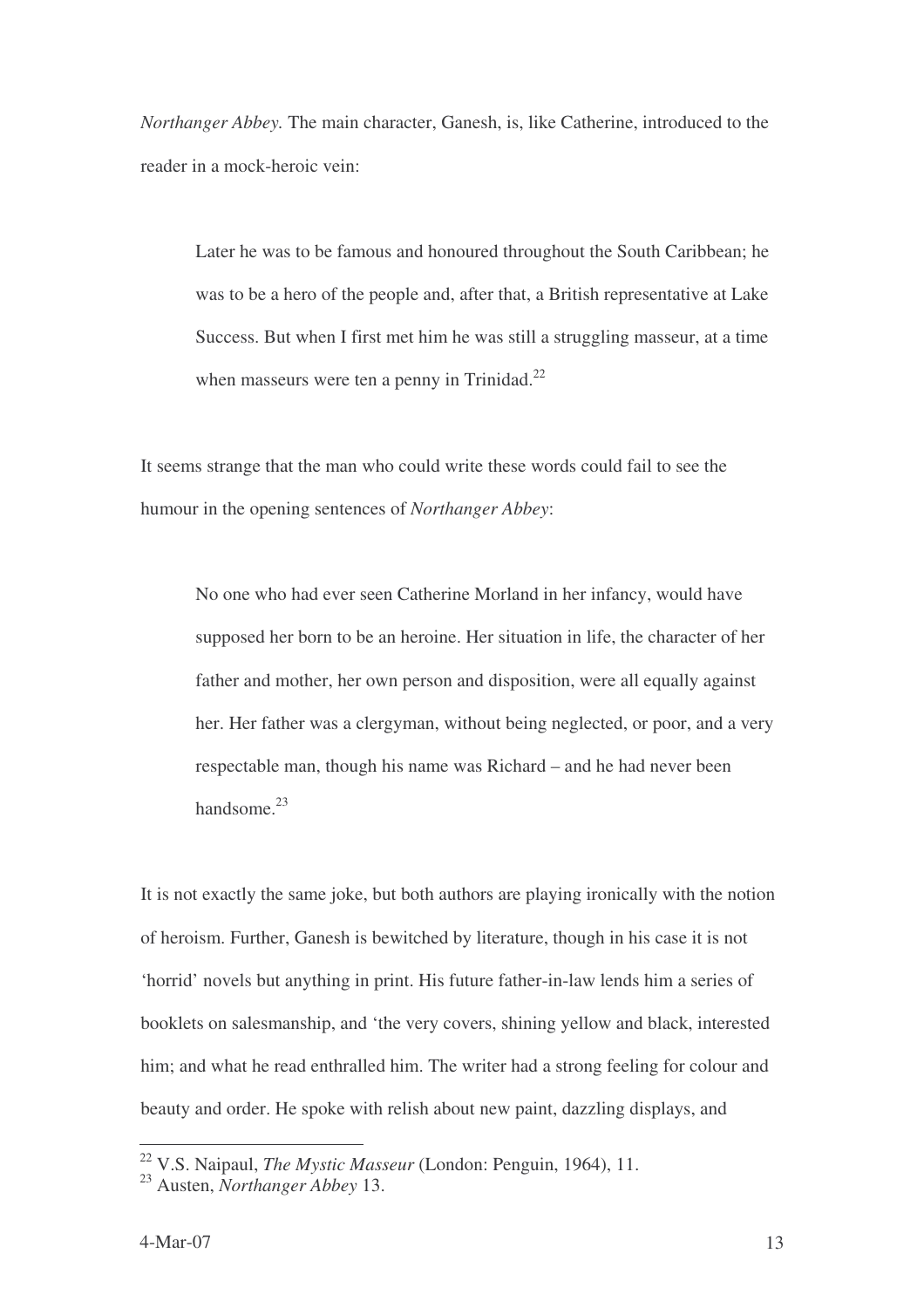gleaming shelves.<sup>24</sup> He develops an ambition to be a literary man himself. He buys large numbers of books and starts copying extracts, and eventually writes his own book, *101 Questions and Answers on the Hindu Religion*. In his own way, Ganesh, like Catherine, is misled by literature – by writing it as well as reading it. After his first book is printed, at his own expense, he begins to believe that he is more highly educated than he really is:

Everybody start thinking is the little piece of paper that matter. It ain't that does make a man a BA. Is how he does learn, how much he want to learn, and why he want to learn, is these things that does make a man a BA. I really can't see how I isn't a BA.<sup>25</sup>

However, although Naipaul's satire is not savage, in *The Mystic Masseur* there is no Henry Tilney to bring Ganesh down to earth and he persists with his self-delusion. Perhaps it is here where we might see a crucial difference between Austen and Naipaul's moral worlds. Naipaul says, 'I much prefer writers who can carry in their writing some sense of what is, wasn't always, has been made, and is about to change again and become something else.<sup>26</sup> This is the uncertain world of Naipaul's novels, in which a genial shyster like Ganesh can become 'famous and honoured throughout the South Caribbean,<sup>27</sup> with no prospect of a benevolent authority figure who will correct his misperceptions. The genre of the comic novel which Austen so triumphantly mastered, where her heroines, in James Wood's words, are 'heroic

<sup>24</sup> Naipaul, *Mystic Masseur* 44.

<sup>25</sup> Naipaul, *Mystic Masseur* 101.

<sup>&</sup>lt;sup>26</sup> Bharati Mukherjee and Robert Boyers, A Conversation with V.S. Naipaul, *Conversations with V.S. Naipaul* (Jackson: University Press of Mississippi, 1997), 81- 82.

<sup>27</sup> Naipaul, *Mystic Masseur* 11.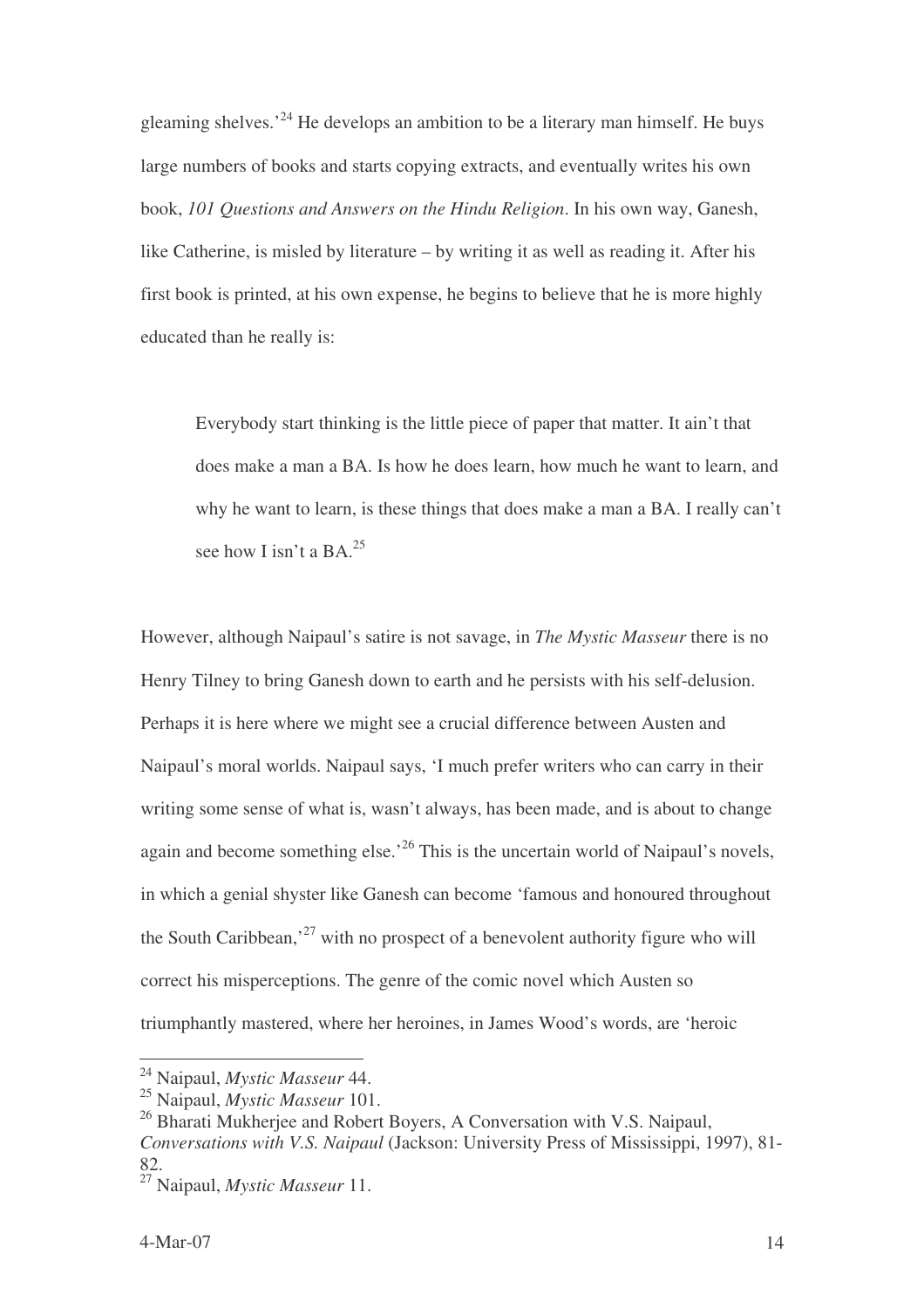because they exercise their consciousness … and who are not mocked but gradually comprehended and finally forgiven,<sup>28</sup> is different from Naipaul's comedy not in its sympathy and access to consciousness, but in the style of conclusion. 'Happily ever after' is undercut in Austen, but not destroyed. In Naipaul it is never allowed as a possibility. In *A House for Mr Biswas* the measure of success for the hero is his hold on one of the most basic requirements for a decent life, and this is never more than tenuous. Mr Biswas' house is ramshackle and mortgaged to the hilt, and he dies young without the slightest prospect of paying for it. This could be the fate, in an Austen novel, of a minor character, but never of the heroine. Even bleaker are later novels like *A Bend in the River* and *Half a Life*, where uncertainty is the inescapable condition of everyone's lives and the endings do not bring closure.

So is Naipaul's attitude to Austen a matter of literary history, or temperament? 'The great societies that produced the great novels of the past have cracked,<sup>29</sup> Naipaul wrote in 1974. Later, in 1995, he said, 'There was a time when fiction provided … discoveries about the nature of society, about states, so those works of fiction had a validity over and above the narrative element.<sup>30</sup> Austen's works had their place in these discoveries, about the world in which women lived. This is no doubt part of Naipaul's dislike. He has dismissed Austen as 'essentially a writer for women'<sup>31</sup> and though I do not believe he is absolutely a misogynist he has never shown a great interest in the world of women. The trappings of the female world of the early

<sup>28</sup> James Wood, *The Irresponsible Self: On Laughter and the Novel* (New York: Farrar, Straus and Giroux, 2004), 14.

<sup>29</sup> V.S. Naipaul, 'Conrad's Darkness and Mine,' *Literary Occasions: Essays* (New York: Knopf, 2003), 180.

<sup>30</sup> Ahmed Rashid, 'The Last Lion,' *Conversations with V.S. Naipaul* (Jackson: University Press of Mississippi, 1997), 167.

<sup>&</sup>lt;sup>31</sup> Naipaul to Kamla Naipaul.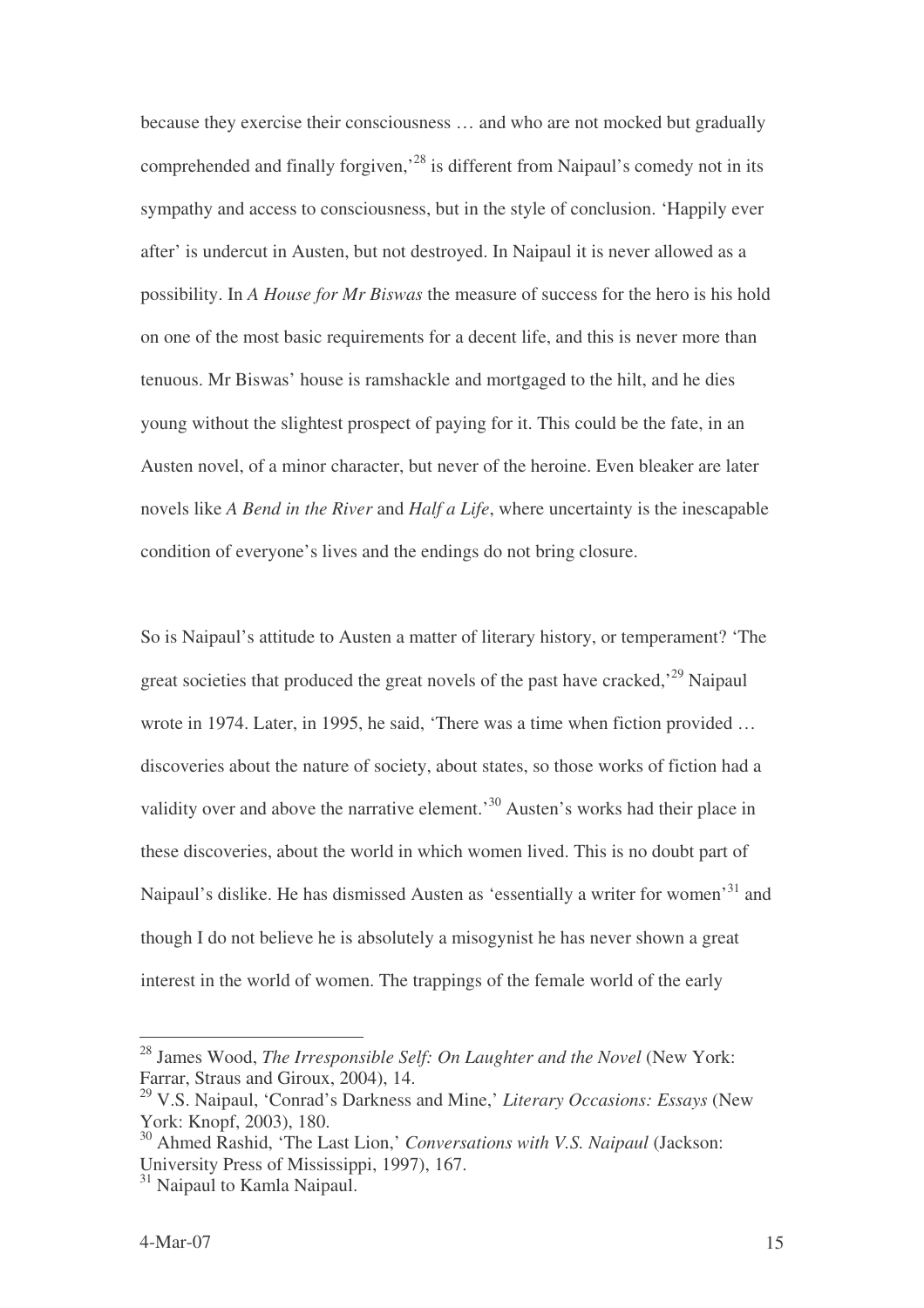nineteenth century – accomplishments, sprigged muslin and marriage – seem irretrievably trivial to him and blind him to Austen's wit and penetration, despite the satire, irony and comedy which they so patently and consummately share.